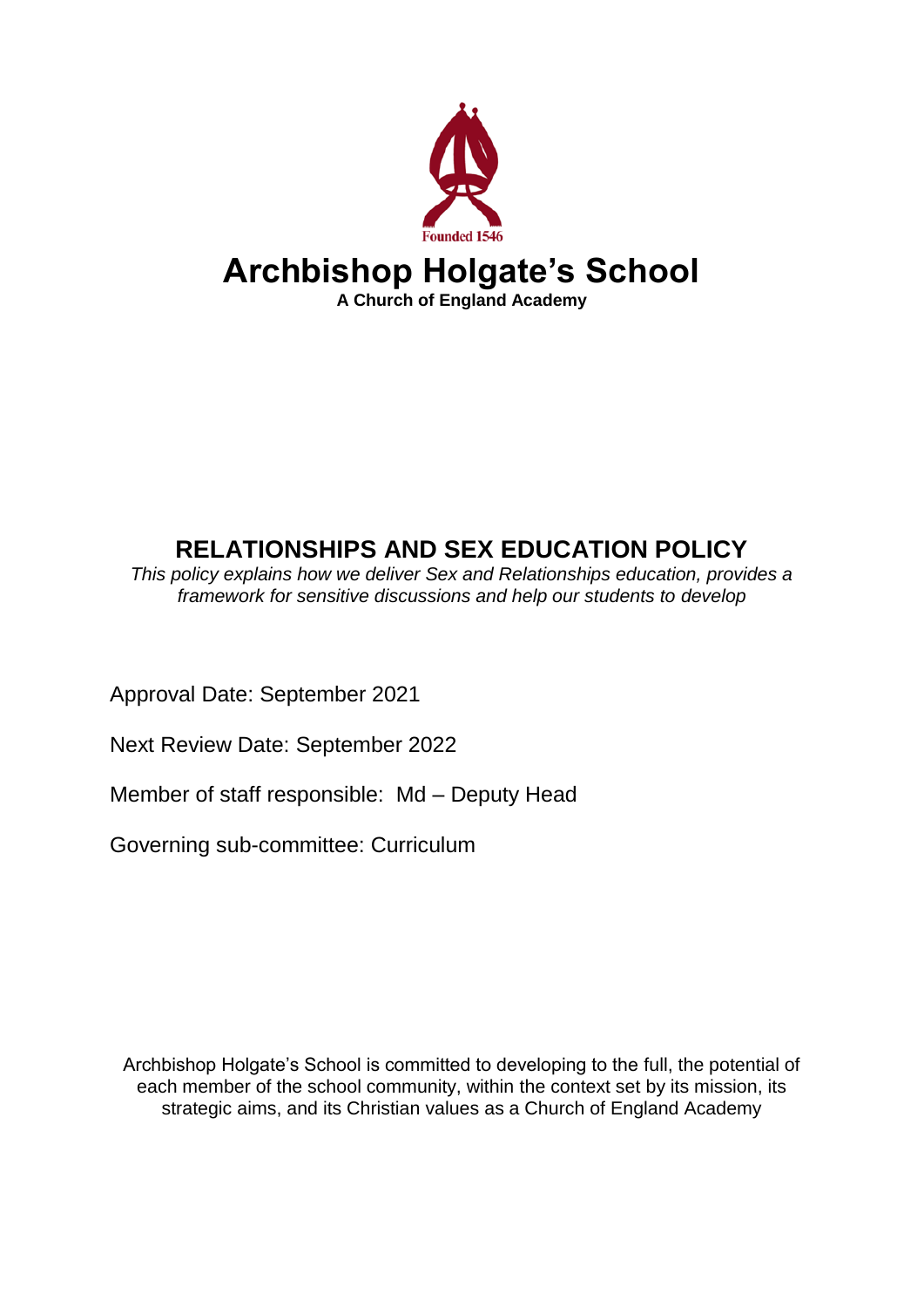#### <span id="page-1-0"></span>**Contents**

| 1. Aims                                                           | 1              |
|-------------------------------------------------------------------|----------------|
| 2. Equality and Social Justice                                    |                |
| 2. Statutory requirements                                         | $\overline{2}$ |
| 3. Definition                                                     | 3              |
| 4. Curriculum                                                     | 3              |
| 5. Delivery of RSE                                                | 4              |
| 6. Roles and responsibilities                                     | 4              |
| 7. Working with parents and carers                                |                |
| 8. Student voice                                                  |                |
| 9. Parents' right to withdraw                                     | 5              |
| 10. Training                                                      | 6              |
| 11. Monitoring arrangements                                       | 6              |
| Appendix 1: By the end of secondary school pupils should know     | 10             |
| Appendix 2: Parent form: withdrawal from sex education within RSE | 13             |
|                                                                   |                |

### **Vision and Values of Archbishop Holgate's School**

As a Church of England school we strive to ensure that all of our young people are cared for, given every opportunity to develop through academic study, to grow personally and spiritually and to live into being those Values we hold dear in our community and in wider society. Our role as a Church school is to help nurture both academic excellence and to help shape young people who can make a significant contribution to the community they serve. Key to this is a clear recognition that all students have individual gifts and talents and with support every young person can flourish.

Archbishop Holgate's School is distinctive and effective as a Church of England school because our Christian vision and values are very explicit and drive all areas of school life. Our Vision is one which combines Values, Care and Achievement.

### **"A threefold cord is not easily broken." Ecclesiastes 4:12**

Through this vision we seek to be a Church of England School which is deeply Christian. As such, the three themes of our vision, Values, Care and Achievement are deliberately expressed in that order, our distinct Christian Values help ensure that every child is cared for as an individual and this in turn will help them to succeed academically.

Our school values of *Justice*, *Compassion*, *Forgiveness* and *Trust* have been embedded across our school community and permeate all areas of school life.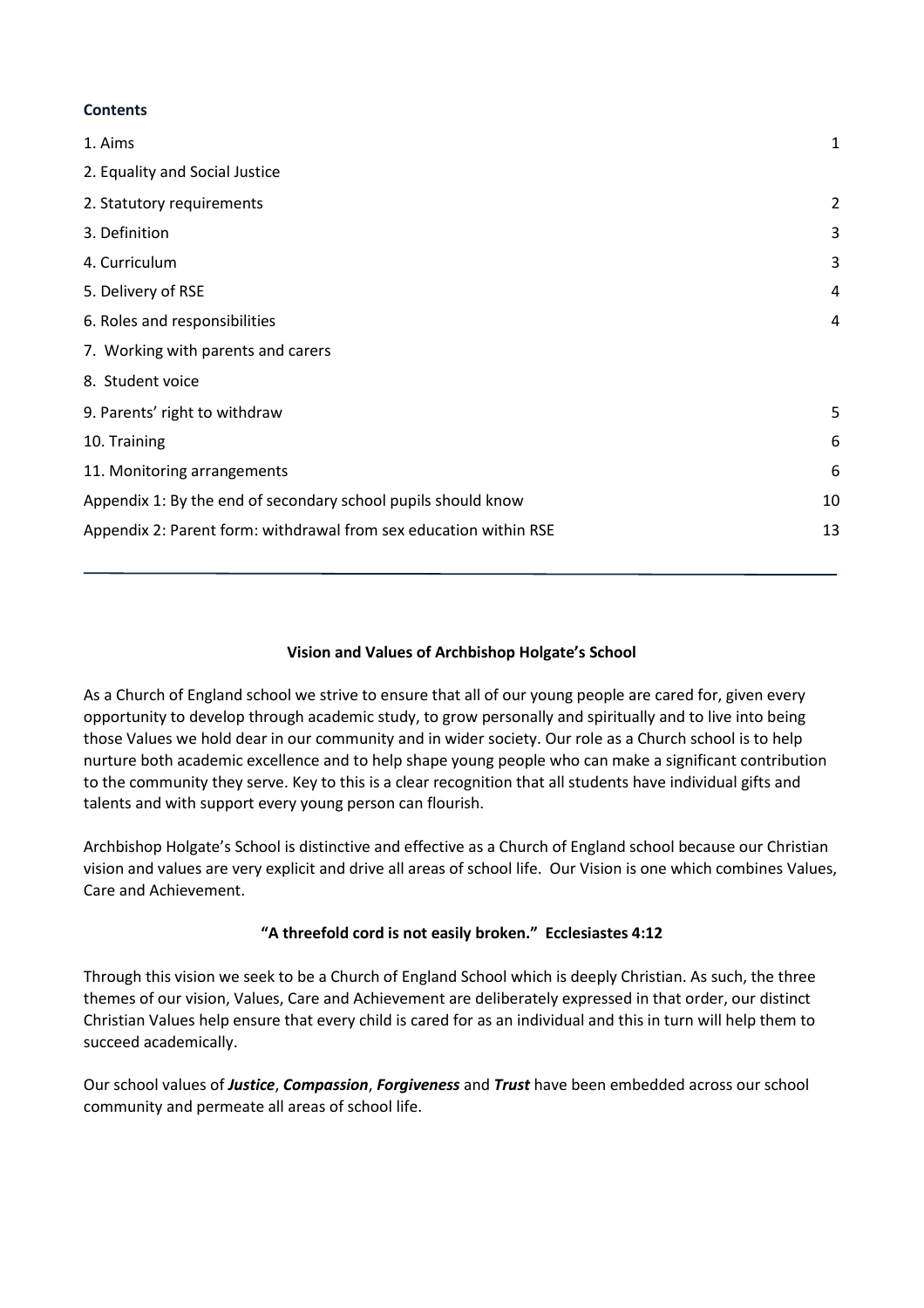This policy is to complement our vision and values and to enable the school to allow all members of Archbishop Holgate's community to live them into being every day.



#### **1. Aims**

The aims of relationships, sex and health education (RSHE) at our school are to:

Deliver Relationships, Health and Sex Education in a way that is underpinned by our school values of compassion, forgiveness, justice and trust

● Provide a framework in which sensitive discussions can take place, under the guidance of expert teaching

● Ensure RSHE promotes healthy, meaningful, loving relationships

Prepare pupils for puberty, and give them an understanding of sexual development and the importance of health and hygiene

- Help pupils develop feelings of self-respect, confidence and empathy
- Create a positive culture around issues of sexuality and relationships, in line with our school values
- Teach pupils the correct vocabulary to describe themselves and their bodies

#### **Equality and Social Justice**

<span id="page-2-0"></span>We believe that RSHE is a key vehicle for promoting equality, inclusion, and social justice. Our RSHE curriculum is designed to promote gender equality through challenging gender stereotypes and sexism and sexual harassment in schools. We take these issues seriously and ensure that we embed content on gender equality throughout the curriculum. We are also committed to an RSHE that makes every pupil feel valued and included and is relevant to them. This means we are committed to an LGBT+ inclusive and SEND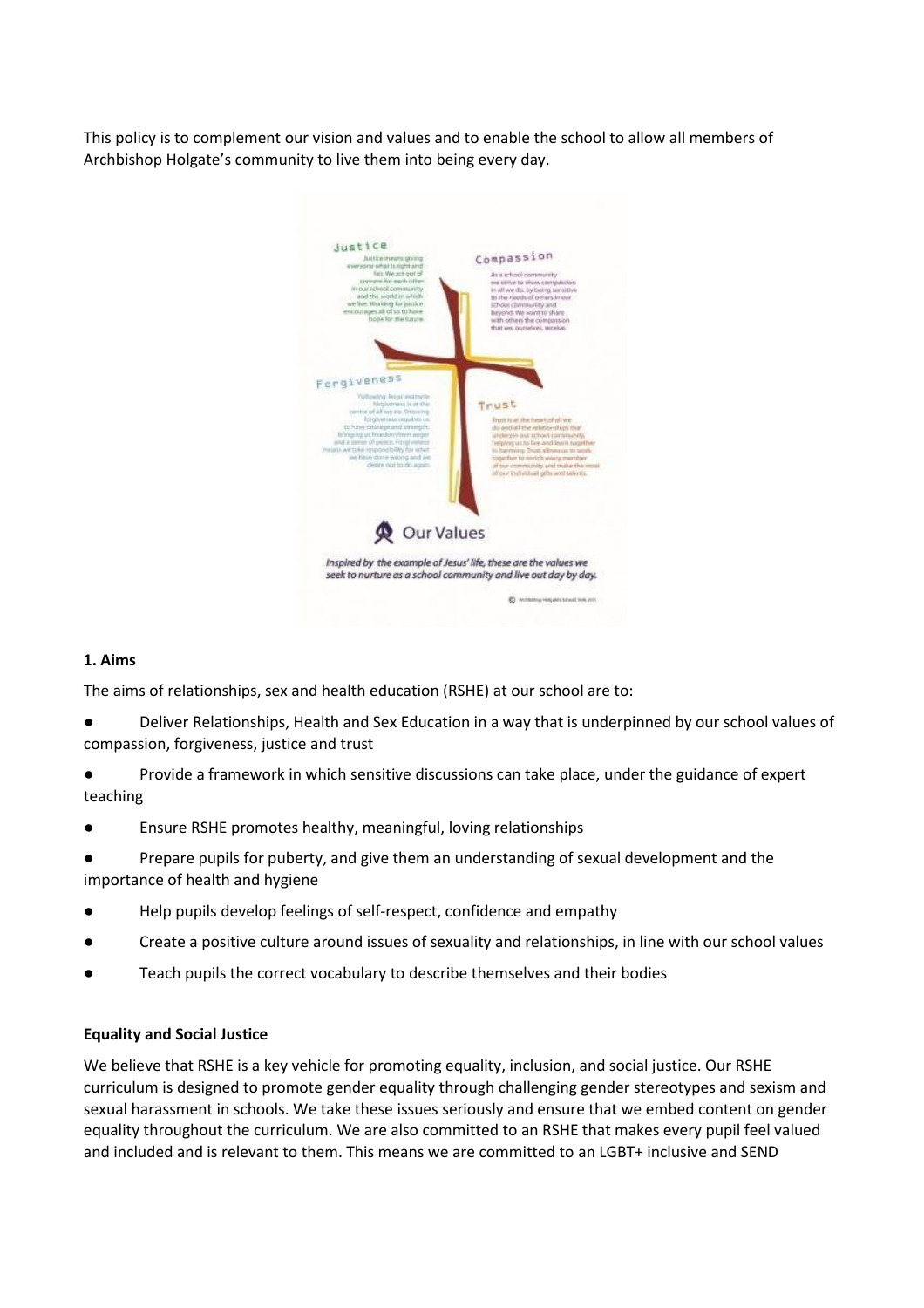inclusive curriculum and are mindful of the SEND Code of Practice 2014 when planning for this subject. We will also ensure that we consider the religious and cultural background of all pupils when teaching RSHE. An inclusive RSHE curriculum at School will seek to challenge all forms of discrimination and prejudice between pupils and promote understanding and respect as outlined under the Equality Act 2010.

### **2. Statutory requirements**

As a secondary academy, we must provide RSHE to all pupils as per section 34 of th[e Children and Social](http://www.legislation.gov.uk/ukpga/2017/16/section/34/enacted)  [work act 2017.](http://www.legislation.gov.uk/ukpga/2017/16/section/34/enacted)

In teaching RSHE, we are required by our funding agreements to have regard to [guidance](https://www.gov.uk/government/consultations/relationships-and-sex-education-and-health-education) issued by the secretary of state as outlined in section 403 of the [Education Act 1996.](http://www.legislation.gov.uk/ukpga/1996/56/contents)

At Archbishop Holgate's School we teach RSHE as set out in this policy.

All maintained secondary schools must provide relationship and sex education (including education about sexually transmitted disease such as HIV and AIDS and child protection issues such as FGM and child sexual exploitation) and must teach human growth and reproduction as set out in the national curriculum. This is a statutory requirement.

Documents that inform the school's RSHE policy include:

- Education Act (1996)
- Learning and Skills Act (2000)
- Education and Inspections Act (2006)
- Equality Act (2010),
- Supplementary Guidance SRE for the 21st century (2014)
- SEND Code of Practice (2014)
- Keeping children safe in education Statutory safeguarding guidance (2019)
- Children and Social Work Act (2017)

• Relationships Education, Relationships and Sex Education (RSE) and Health Education: Statutory guidance for governing bodies, proprietors, head teachers, principals, senior leadership teams, teachers © Crown copyright 2019

### **3. Definition**

RSHE is about the emotional, social and cultural development of pupils, and involves learning about relationships, sexual health, sexuality, healthy lifestyles, diversity and personal identity. RSHE involves a combination of sharing information, and exploring issues and values. RSHE is not about the promotion of sexual activity. Through our RSHE programme we aim to provide young people with:

- Information about where to seek help and advice;
- Information about positive emotional health;
- Relationship skills (including good communication skills and positive relationship skills);
- Opportunities to explore their own values and moral frameworks;
- Opportunities to understand and accept difference and diversity;
- An understanding of their own bodies;
- An awareness of the right and choices they have over their own body;
- The skills to make positive informed choices (therefore, reducing risk);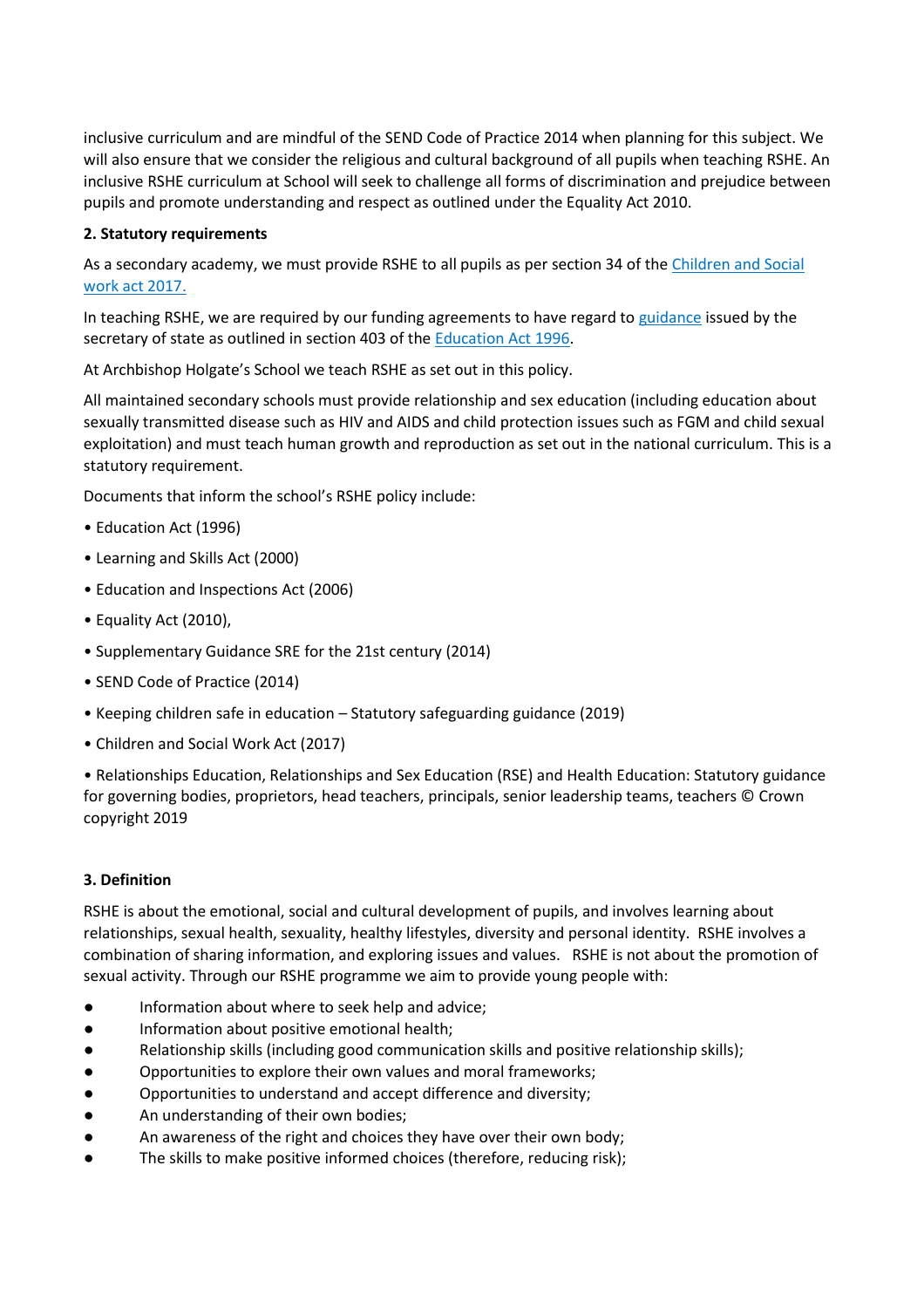- The ability to take responsibility for and accept the consequences of their own actions;
- The ability to respect the right of others to hold opinions that differ from their own as long as these views do not impact on the rights of others**\***;
- <span id="page-4-0"></span>The ability to understand the risks to health and well-being, associated with teenage conception.

# **4. Curriculum**

<span id="page-4-1"></span>The delivery of RSHE is fully mapped across each key stage and year group, ensuring that the appropriate content is taught at the appropriate time, with time to return to important issues and content repeatedly throughout a child's time in school. We have developed the curriculum in consultation, considering the age, needs and feelings of pupils. If pupils ask questions outside the scope of this policy, teachers will respond in an appropriate manner so they are fully informed and don't seek answers online.

# **5. Delivery of RSHE**

RSHE is taught within the personal, social, health and economic (PSHE) education curriculum. Biological aspects of RSE are taught within the science curriculum, and other aspects are included in religious education (RE), History lesson, IT lessons and English lessons. Year 9 students access Character and Culture lessons covering a range of associated issues. RSHE is also delivered through extended form time PSHE sessions once a half term, through 'drop down' days delivered by local service providers and through Acts of Collective Worship. The Acts of Collective Worship for all year groups are mapped along the following key strands:

- Social Skills
- Promoting Inclusion and Tolerance
- Anti-Bullying
- Democracy and the Rule of Law
- LGBT and Identity
- E-safety
- Racism
- Careers
- The 'Prevent' agenda
- Mental Health & Wellbeing
- Healthy Lifestyles and Healthy choices
- SEND and Young Carers

RSHE focuses on giving young people the information they need to help them develop healthy, nurturing relationships of all kinds including:

- **Families**
- Respectful relationships, including friendships
- Online and media
- Being safe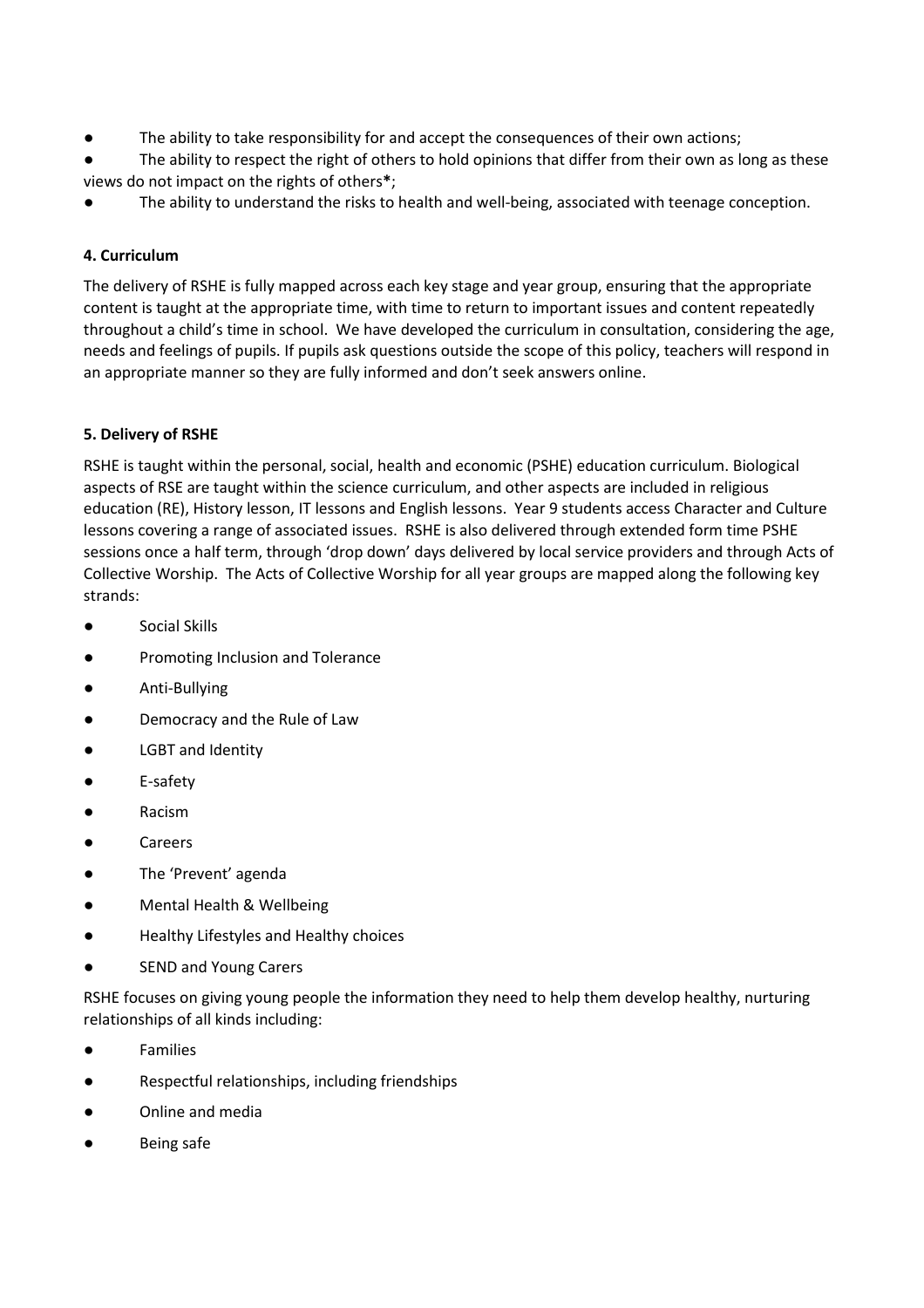- Puberty and personal hygiene
- Intimate and sexual relationships, including sexual health

These areas of learning are taught within the context of family life taking care to ensure that there is no stigmatisation of children based on their home circumstances (families can include single parent families, LGBT parents, families headed by grandparents, adoptive parents, foster parents/carers amongst other structures) along with reflecting sensitively that some children may have a different structure of support around them (for example: looked after children or young carers).

### <span id="page-5-0"></span>**6. Roles and responsibilities**

#### **The governing body**

The governing body has delegated the approval of this policy to the Curriculum Committee of the LGB and will hold the Headteacher to account for delivering this policy.

### **The headteacher**

The headteacher is responsible for ensuring that RSHE is taught consistently across the school, and for managing requests to withdraw pupils from non-statutory/non-science components of RSE (see section 8).

#### **Staff**

Staff are responsible for:

- Delivering RSHE in a sensitive way
- Modelling positive attitudes to RSHE
- Monitoring progress
- Responding to the needs of individual pupils
- Responding appropriately to pupils whose parents wish them to be withdrawn from the nonstatutory/non-science components of RSHE

Staff do not have the right to opt out of teaching RSHE. Staff who have concerns about teaching RSHE are encouraged to discuss this with the headteacher.

The responsibility for the delivery of RSHE will fall to the following members of staff:

- PSHE team, led by Mr J Hepplestone
- RE team, led by Miss K Hollinger
- IT team, led by Mr K Appleyard
- Science team, led by Mr J Evans
- Form tutors, led by Heads of Year

Staff are guided by the Fraser Guidelines\*, which provide guidance for health and education professionals and details of these are provided in the DfE Relationships and Sex Education (2019) guidance.

https://assets.publishing.service.gov.uk/government/uploads/system/uploads/attachment\_data/file/80578 1/Relationships\_Education\_\_Relationships\_and\_Sex\_Education\_\_RSE\_\_and\_Health\_Education.pdf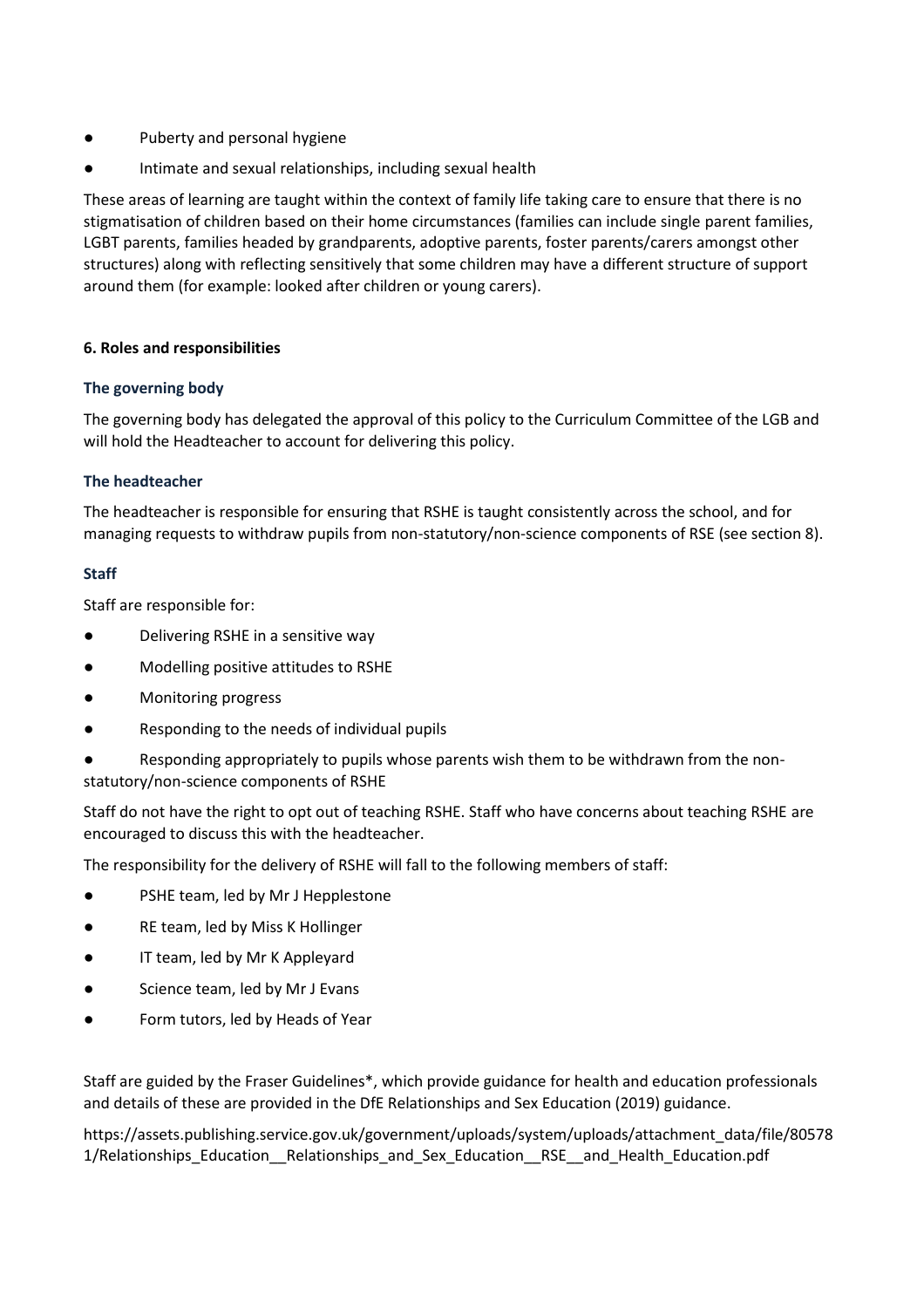We make it clear to pupils what our procedures are about confidentiality. Similarly, if questions are asked in class or in assembly adults will follow agreed practice based on DfE guidance 2019. Teachers are aware that effective RSE, which brings an understanding of what is and what is not appropriate in a relationship, can lead to a disclosure of a child protection issue. In the instance of a disclosure, staff will consult with the designated safeguarding lead: Gaynor Stainsby and in their absence the deputy safeguarding lead: Sam Stead or Dan Furniss.

# **Pupils**

<span id="page-6-0"></span>Pupils are expected to engage fully in RSHE and, when discussing issues related to RSHE, treat others with respect and sensitivity.

### **7. Working with Parents and Carers**

Successful delivery and teaching of RSHE involves parents, carers and schools working together. Parents and carers also play an important role in the RSHE of their children through exploring discussions at home that have taken place in school. Our RSHE policy and curriculum has been developed through consulting and involving parents and carers. We will work with parents and carers to ensure that they are aware of what we teach and when through informing parent and carers by letters giving information about when RSHE will be delivered and when certain classes (including classes that involve sex education) will take place letter, and by publishing information on the school website. Termly parent voice surveys will be included in the Headteacher newsletter. In addition, any issues can be raised during parent consultation evenings, and visits to the school.

If parents and carers do have any concerns or special circumstances the school should be aware of, or if they would like any further information about the curriculum, we will identify time for them to visit the school. Some of the key resources we use with parents/carers to reassure them of the content and to enable them to continue the conversations started in class at home.

### **8. Pupils and Pupil Voice**

We want all pupils to be able to access the RSHE provision, and to do so in a way that supports their lifelong learning about physical, moral, and emotional development. We use pupil voice to evaluate how relevant and engaging RSHE is to children's lives throughout our RSHE programme. We enable students to express their views on the range of topics and issues that RSHE covers and to ensure that they listen to other opinions and evidence, reflect on their own perspectives, and take a broader view. We want to ensure that all pupil voices are heard but that those views that are hurtful, offensive, or exclusionary do not dominate and are addressed. We want to ensure a culture where human rights, social justice, inclusion, and diversity are promoted.

### **7. Parents' right to withdraw**

Parents have the right to withdraw their children from the non-statutory/non-science components of sex education within RSHE up to and until 3 terms before the child turns 16. After this point, if the child wishes to receive sex education rather than being withdrawn, the school will arrange this.

Requests for withdrawal should be put in writing using the form found at the end of this policy and addressed to the headteacher.

A copy of withdrawal requests will be placed in the pupil's educational record. The headteacher will discuss the request with parents and take appropriate action.

Alternative work will be given to pupils who are withdrawn from sex education.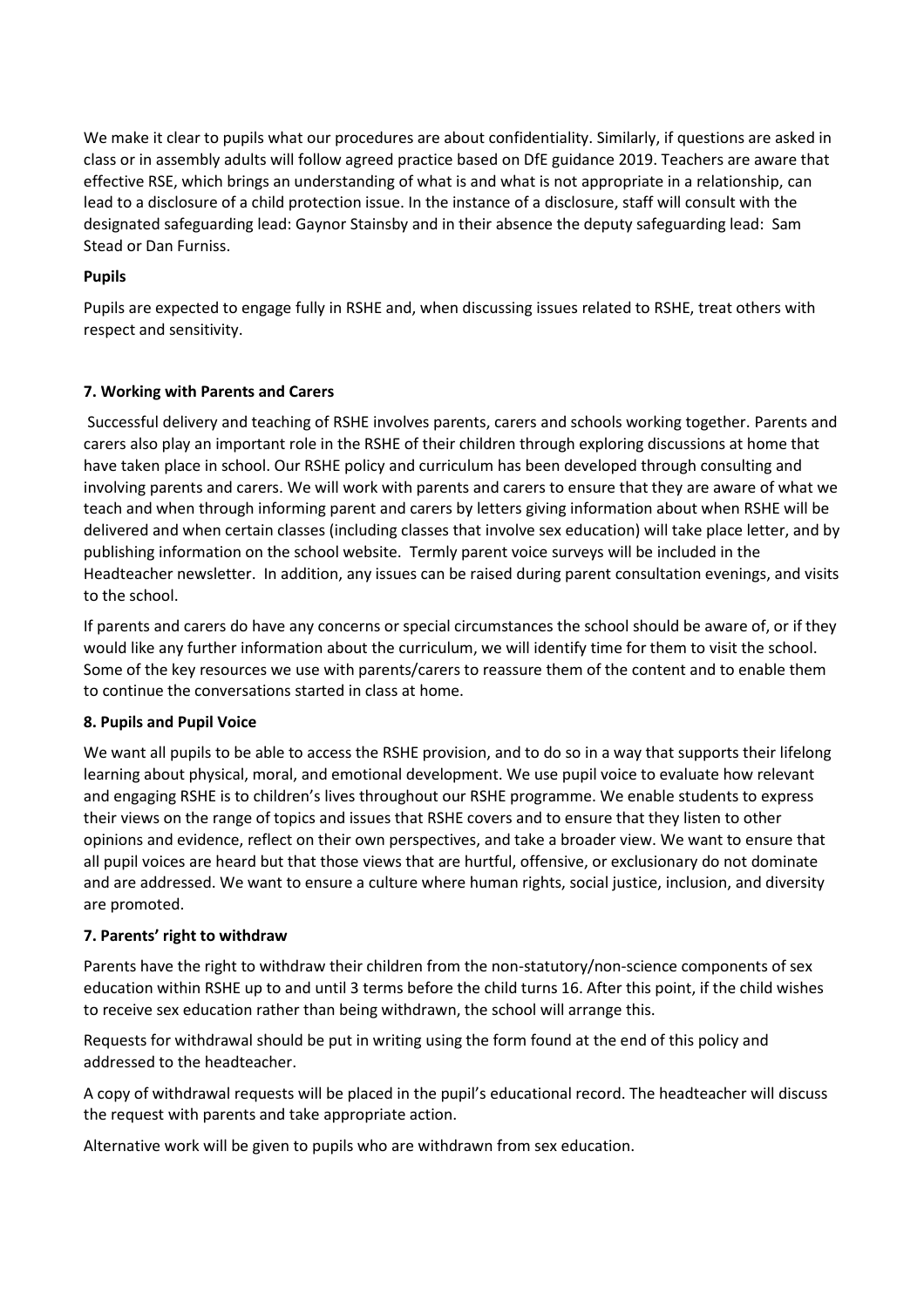# <span id="page-7-0"></span>**8. Training**

Staff are trained on the delivery of RSHE as part of their induction and it is included in our continuing professional development calendar.

The headteacher will also invite visitors from outside the school, such as school nurses or sexual health professionals, to provide support and training to staff teaching RSHE.

### <span id="page-7-1"></span>**9. Monitoring arrangements**

The delivery of RSHE is monitored by Miss P McDermott (Deputy Head) through:

- Weekly MTYT meetings with the Head of RE
- Termly audits of RSHE provision against statutory requirements

Pupils' development in RSHE is monitored by class teachers as part of our internal assessment systems.

This policy will be reviewed by Miss P McDermott each year. At every review, the policy will be approved by the Curriculum Committee.

*From September 2020, relationships and sex education will become statutory in all secondary schools in England. At AHS, this content will be delivered through assemblies; Personal, Social, Health and Citizenship (PSHCE) lesson; the IT curriculum; the English curriculum; the History curriculum; the RE curriculum; through extended form times; through 'drop down' days and through 'Character and Culture' lessons in Year 9.*

### *Below are the things we must teach in secondary schools:*

### **Families**

- That there are different types of committed, stable relationships
- How these relationships might contribute to human happiness and their importance for bringing up children
- What marriage is, including its legal status (e.g., that marriage carries legal rights and protections not available to couples who are cohabiting or who have married, for example, in an unregistered religious ceremony)
- Why marriage is an important relationship choice for many couples and why it must be freely entered into
- The characteristics and legal status of other types of long-term relationships
- The roles and responsibilities of parents with respect to raising children, including the characteristics of successful parenting

### **How to:**

- Determine whether other children, adults or sources of information are trustworthy
- Judge when a family, friend, intimate or other relationships is unsafe (and to recognise this in others' relationships
- How to seek help or advice, including reporting concerns about others if needed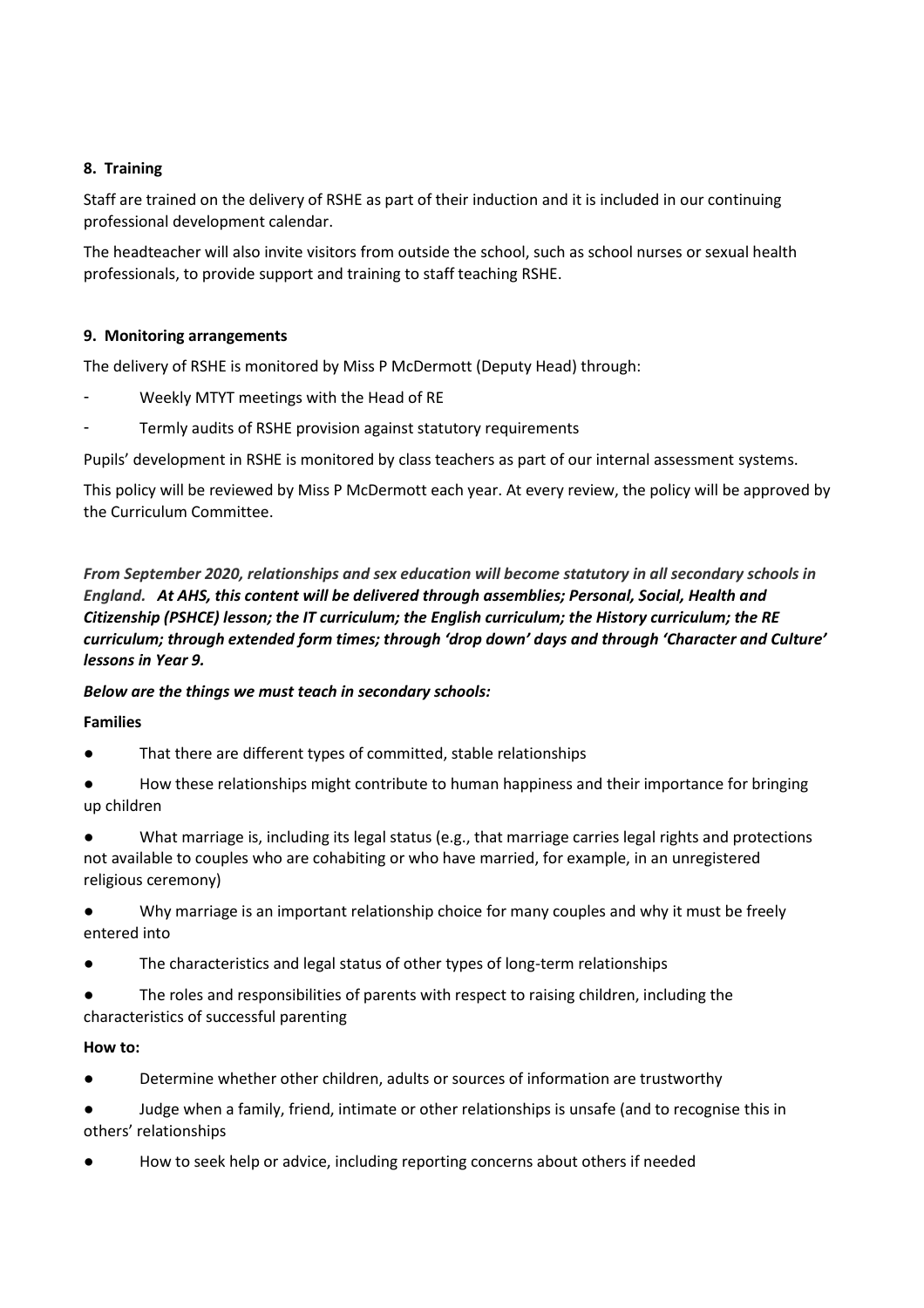# **Respectful relationships, including friendships**

● The characteristics of positive and healthy friendships (in all contexts, including online), including trust, respect, honesty, kindness, generosity, boundaries, privacy, consent, the management of conflict and reconciliation and ending relationships. This includes different (non-sexual) types of relationship

● Practical steps they can take in a range of different contexts to improve or support respectful relationships

How stereotypes, in particular stereotypes based on sex, gender, race, religion, sexual orientation or disability, can cause damage (e.g., how they might normalize non-consensual behaviour or encourage prejudice)

That in school and in wider society they can expect to be treated with respect by others, and that in turn they should show respect to others, including people in positions of authority, and tolerance of other people's beliefs

- About different types of bullying (including cyber-bullying), the impact of bullying, responsibilities of bystanders to report bullying and where to get help
- That some types of behaviour within relationships are criminal, including violent behaviour and coercive control
- What constitutes sexual harassment and sexual violence and why these are always unacceptable
- The legal rights and responsibilities regarding equality (particularly with references to the protected characteristics as defined in the Equality Act 2010) and that everyone is unique and equal

### **Online and media**

### **Their rights, responsibilities and opportunities online, including that the same expectations of**

### **behaviour apply in all contexts, including online**

- About online risks, including that any material someone provides to another has the potential to be shared online and the difficulty of removing potentially compromising material placed online
- Not to provide material to others that they wouldn't want shared further and not to share personal material which is sent to them
- What to do and where to get support to report material or manage issues online
- The impact of viewing harmful content
- That specifically sexually explicit material (e.g., pornography) presents a distorted picture of sexual behaviours, can damage the way people see themselves in relation to others and negatively affect how they behave towards sexual partners
- That sharing and viewing indecent images of children (including those created by children) is a criminal offence which carries severe penalties including jail
- How information and data is generated, collected, shared and used online

### **Being safe**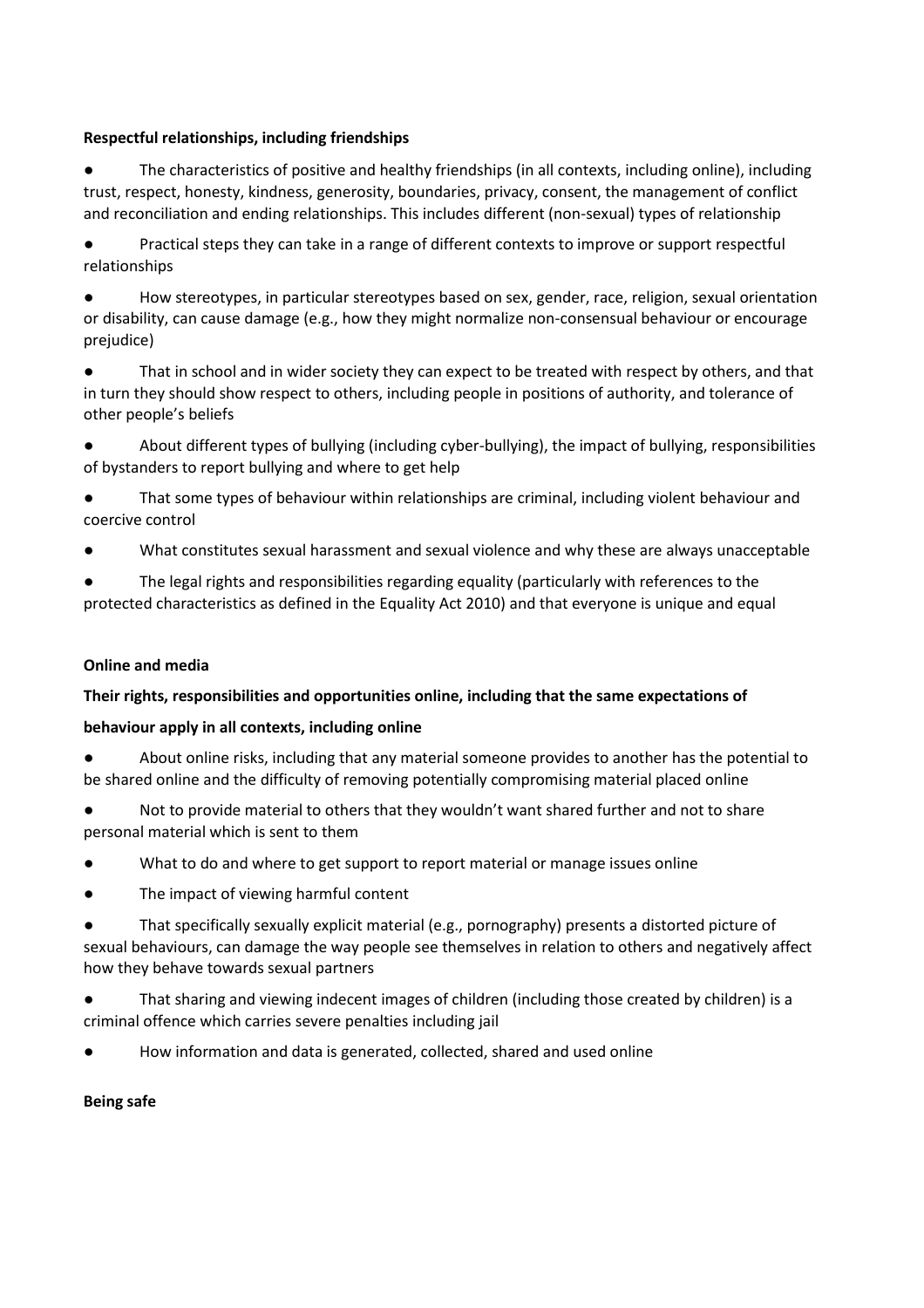The concepts of, and laws relating to, sexual consent, sexual exploitation abuse, grooming, coercion, harassment, rape, domestic abuse, forced marriage, honour-based violence and female genital mutilation, and how these can affect current and future relationships

How people can actively communicate and recognise consent from others, including sexual consent, and how and when consent can be withdrawn (in all contexts, including online)

### **Intimate and sexual relationships, including sexual health**

How to recognise the characteristics and positive aspects of healthy one-to-one intimate relationships, which include mutual respect, consent, loyalty, trust, shared interests and outlook, sex and friendship

That all aspects of health can be affected by choices the make in sex and relationships, positively or negatively (e.g., physical, emotional, mental, sexual and reproductive health and wellbeing)

The facts about reproductive health, including fertility and the potential impact of lifestyle on fertility for men and women

That there are a range of strategies for identifying and managing sexual pressure, including understanding peer pressure, resisting pressure and not pressuring others

- That they have a choice to delay sex or enjoy intimacy without sex
- The facts about the full range of contraceptive choices, efficacy and options available
- The facts around pregnancy, including miscarriage

That there are choices in relation to pregnancy (with medically and legally accurate, impartial information on all options, including keeping the baby, adoption, abortion and where to get further help)

How the different sexually transmitted infections, including HIV/AIDs are transmitted, how risk can be reduced through safer sex (including condom use) and the importance of and facts about testing

● About the prevalence of some STIs, the impact they can have on those who contract them and key facts about treatment

How the use of alcohol and drugs can lead to risky sexual behaviour

How to get further advice, including how and where to access confidential sexual and reproductive health and advice and treatment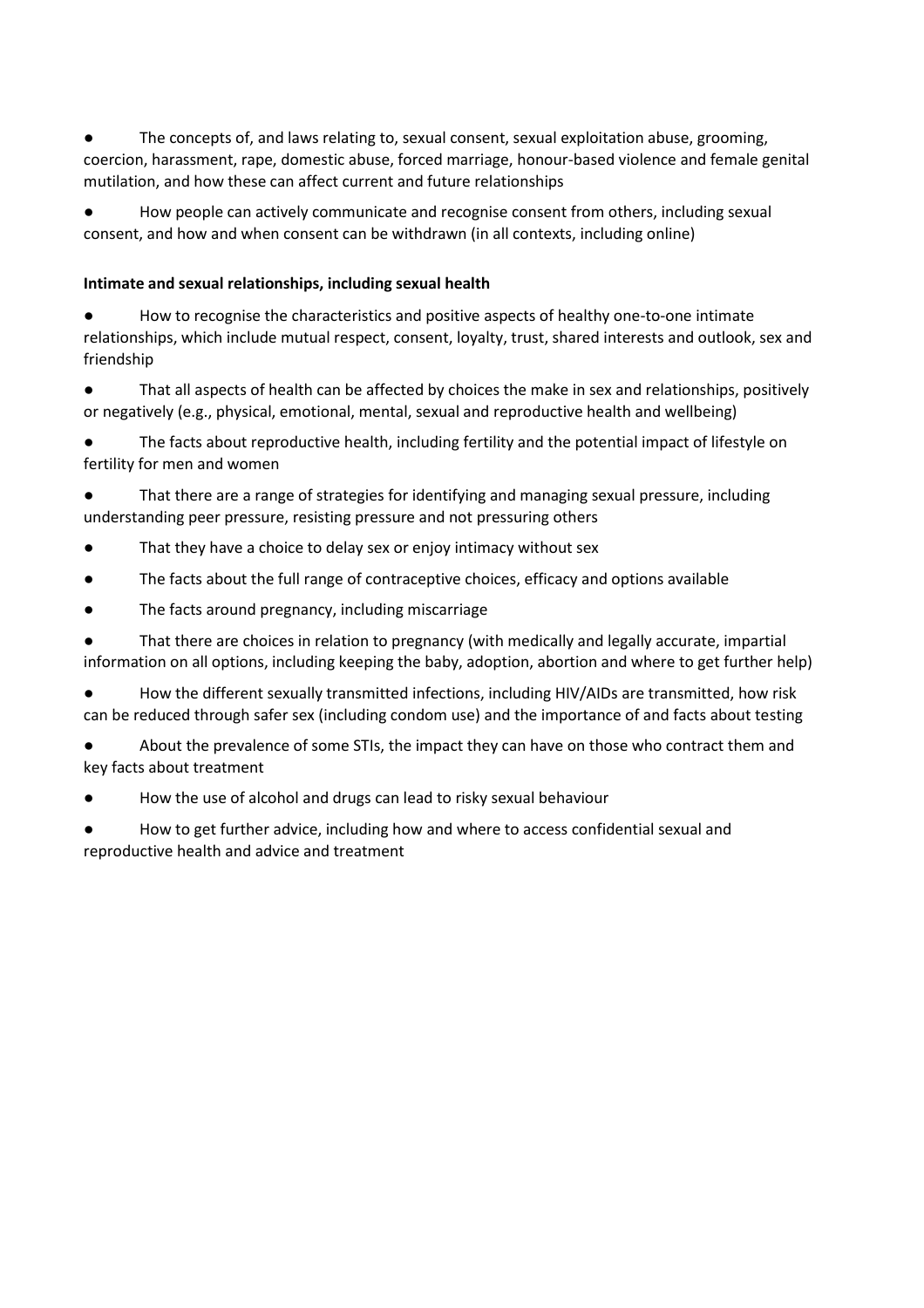**By the end of secondary school pupils should know**

<span id="page-10-0"></span>

| <b>TOPIC</b>                                             | PUPILS SHOULD KNOW                                                                                                                                                                                                                                                                                                                                                                                                                                                                                                                                                                                                                                                                                                                                                                                                                                                                                                                                                                                                                                                                                                                                                                                                                                                                                                                                                                                                                                                                                                                             |  |
|----------------------------------------------------------|------------------------------------------------------------------------------------------------------------------------------------------------------------------------------------------------------------------------------------------------------------------------------------------------------------------------------------------------------------------------------------------------------------------------------------------------------------------------------------------------------------------------------------------------------------------------------------------------------------------------------------------------------------------------------------------------------------------------------------------------------------------------------------------------------------------------------------------------------------------------------------------------------------------------------------------------------------------------------------------------------------------------------------------------------------------------------------------------------------------------------------------------------------------------------------------------------------------------------------------------------------------------------------------------------------------------------------------------------------------------------------------------------------------------------------------------------------------------------------------------------------------------------------------------|--|
| Families                                                 | That there are different types of committed, stable relationships<br>$\bullet$<br>How these relationships might contribute to human happiness and their importance for bringing up children<br>$\bullet$<br>What marriage is, including their legal status e.g. that marriage carries legal rights and protections not available to couples<br>who are cohabiting or who have married, for example, in an unregistered religious ceremony<br>Why marriage is an important relationship choice for many couples and why it must be freely entered into<br>The characteristics and legal status of other types of long-term relationships<br>$\bullet$<br>The roles and responsibilities of parents with respect to raising of children, including the characteristics of successful<br>parenting<br>How to: determine whether other children, adults or sources of information are trustworthy: judge when a family, friend,<br>intimate or other relationship is unsafe (and to recognise this in others' relationships); and, how to seek help or advice, including<br>reporting concerns about others, if needed                                                                                                                                                                                                                                                                                                                                                                                                                             |  |
| Respectful<br>relationships,<br>including<br>friendships | The characteristics of positive and healthy friendships (in all contexts, including online), trust, respect, honesty, kindness,<br>generosity, boundaries, privacy, consent and the management of conflict, reconciliation and ending relationships. This includes<br>different (non-sexual) types of relationship<br>Practical steps they can take in a range of different contexts to improve or support respectful relationships<br>How stereotypes, in particular stereotypes based on sex, gender, race, religion, sexual orientation or disability, can cause<br>damage (e.g. how they might normalise non-consensual behaviour or encourage prejudice)<br>That in school and in wider society they can expect to be treated with respect by others, and that in turn they should show<br>due respect to others, including people in positions of authority and due tolerance of other people's beliefs<br>About different types of bullying (including cyberbullying), the impact of bullying, responsibilities of bystanders to report<br>bullying and how and where to get help<br>That some types of behaviour within relationships are criminal, including violent behaviour and coercive control<br>$\bullet$<br>What constitutes sexual harassment and sexual violence and why these are always unacceptable<br>$\bullet$<br>The legal rights and responsibilities regarding equality (particularly with reference to the protected characteristics as defined<br>in the Equality Act 2010) and that everyone is unique and equal |  |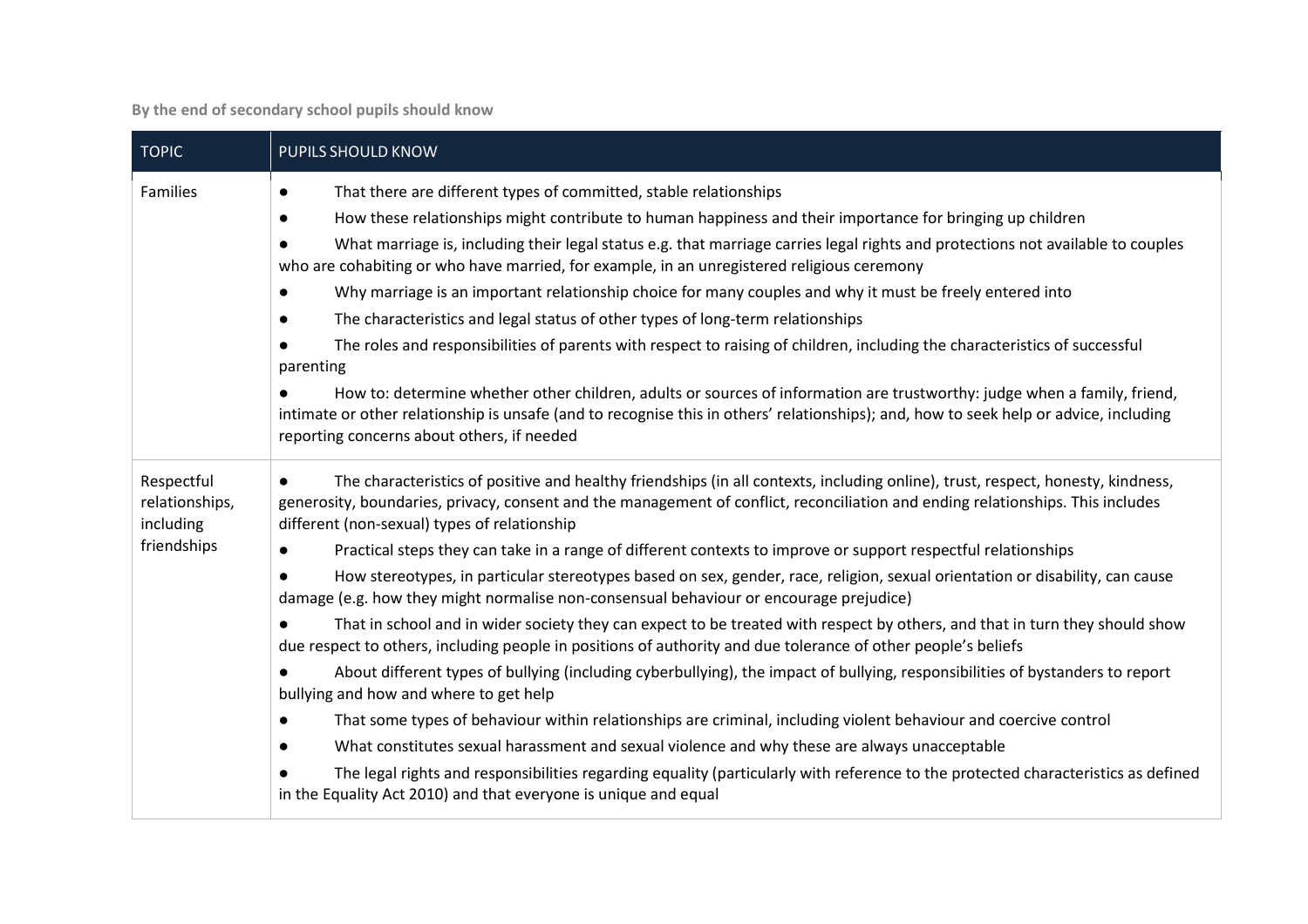| Online and<br>media                                          | Their rights, responsibilities and opportunities online, including that the same expectations of behaviour apply in all contexts,<br>including online                                                                                                 |  |  |  |
|--------------------------------------------------------------|-------------------------------------------------------------------------------------------------------------------------------------------------------------------------------------------------------------------------------------------------------|--|--|--|
|                                                              | About online risks, including that any material someone provides to another has the potential to be shared online and the<br>difficulty of removing potentially compromising material placed online                                                   |  |  |  |
|                                                              | Not to provide material to others that they would not want shared further and not to share personal material which is sent to<br>them                                                                                                                 |  |  |  |
|                                                              | What to do and where to get support to report material or manage issues online<br>$\bullet$                                                                                                                                                           |  |  |  |
|                                                              | The impact of viewing harmful content<br>$\bullet$                                                                                                                                                                                                    |  |  |  |
|                                                              | That specifically sexually explicit material e.g. pornography presents a distorted picture of sexual behaviours, can damage the<br>way people see themselves in relation to others and negatively affect how they behave towards sexual partners      |  |  |  |
|                                                              | That sharing and viewing indecent images of children (including those created by children) is a criminal offence which carries<br>$\bullet$<br>severe penalties including jail                                                                        |  |  |  |
|                                                              | How information and data is generated, collected, shared and used online<br>$\bullet$                                                                                                                                                                 |  |  |  |
| Being safe                                                   | The concepts of, and laws relating to, sexual consent, sexual exploitation, abuse, grooming, coercion, harassment, rape,<br>domestic abuse, forced marriage, honour-based violence and FGM, and how these can affect current and future relationships |  |  |  |
|                                                              | How people can actively communicate and recognise consent from others, including sexual consent, and how and when<br>consent can be withdrawn (in all contexts, including online)                                                                     |  |  |  |
| Intimate and<br>sexual<br>relationships,<br>including sexual | How to recognise the characteristics and positive aspects of healthy one-to-one intimate relationships, which include mutual<br>respect, consent, loyalty, trust, shared interests and outlook, sex and friendship                                    |  |  |  |
|                                                              | That all aspects of health can be affected by choices they make in sex and relationships, positively or negatively, e.g. physical,<br>$\bullet$<br>emotional, mental, sexual and reproductive health and wellbeing                                    |  |  |  |
| health                                                       | The facts about reproductive health, including fertility and the potential impact of lifestyle on fertility for men and women<br>$\bullet$                                                                                                            |  |  |  |
|                                                              | That there are a range of strategies for identifying and managing sexual pressure, including understanding peer pressure,<br>resisting pressure and not pressuring others                                                                             |  |  |  |
|                                                              | That they have a choice to delay sex or to enjoy intimacy without sex<br>$\bullet$                                                                                                                                                                    |  |  |  |
|                                                              | The facts about the full range of contraceptive choices, efficacy and options available<br>$\bullet$                                                                                                                                                  |  |  |  |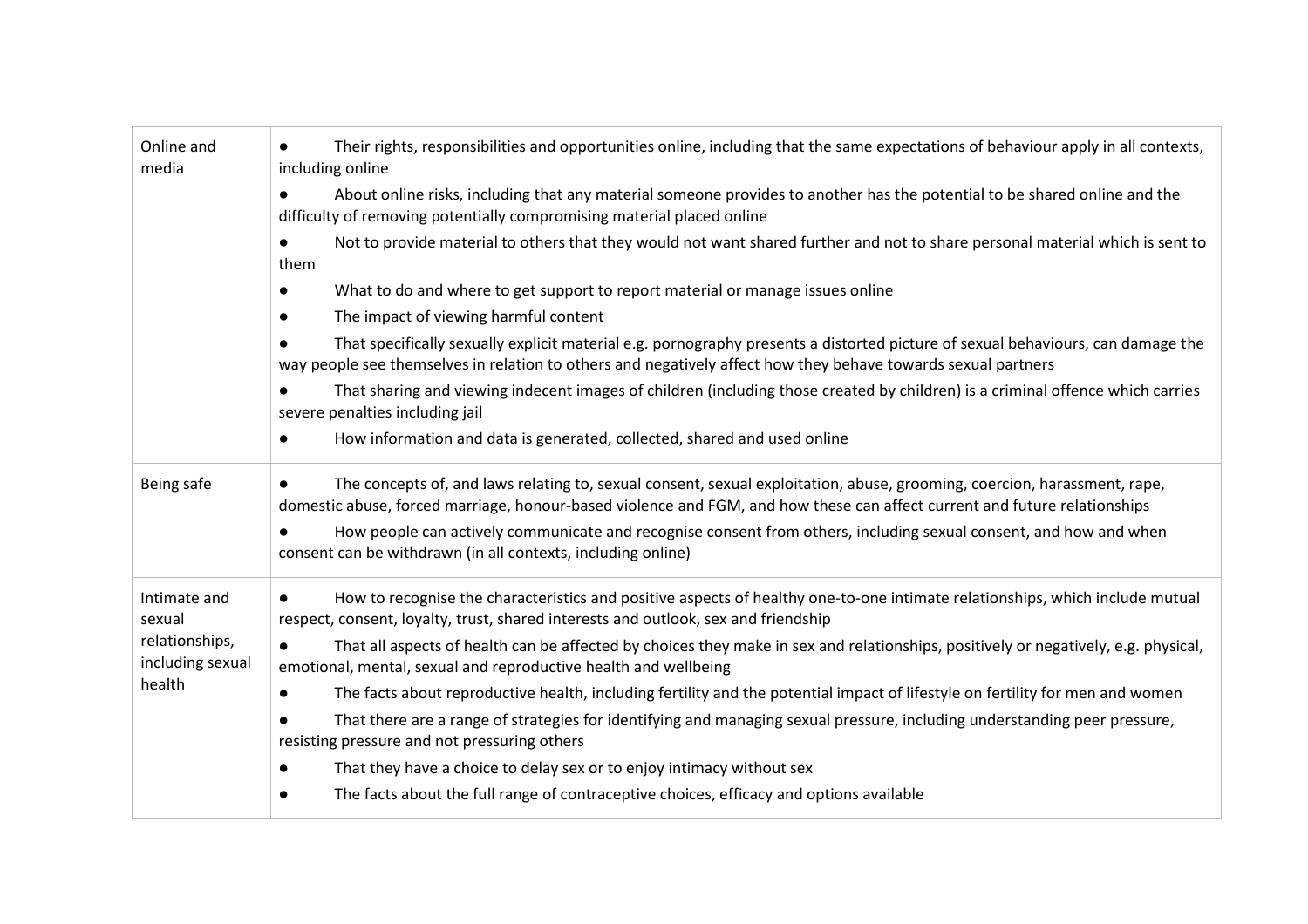| The facts around pregnancy including miscarriage                                                                                                                                                                         |  |  |
|--------------------------------------------------------------------------------------------------------------------------------------------------------------------------------------------------------------------------|--|--|
| That there are choices in relation to pregnancy (with medically and legally accurate, impartial information on all options,<br>including keeping the baby, adoption, abortion and where to get further help)             |  |  |
| How the different sexually transmitted infections (STIs), including HIV/AIDs, are transmitted, how risk can be reduced through<br>safer sex (including through condom use) and the importance of and facts about testing |  |  |
| About the prevalence of some STIs, the impact they can have on those who contract them and key facts about treatment                                                                                                     |  |  |
| How the use of alcohol and drugs can lead to risky sexual behaviour                                                                                                                                                      |  |  |
| How to get further advice, including how and where to access confidential sexual and reproductive health advice and<br>treatment                                                                                         |  |  |